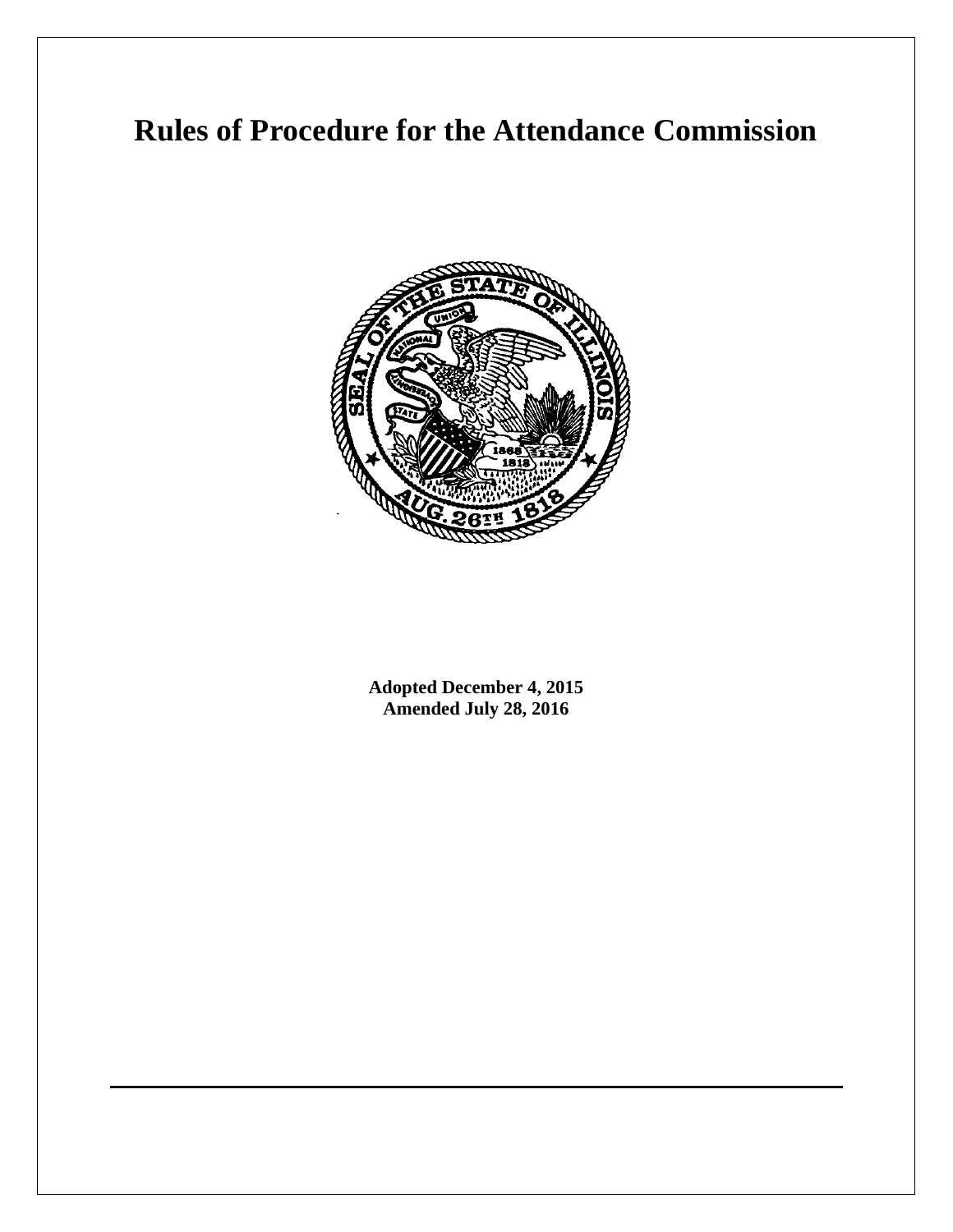The Attendance Commission operates pursuant to the authority of Public Act 99-432.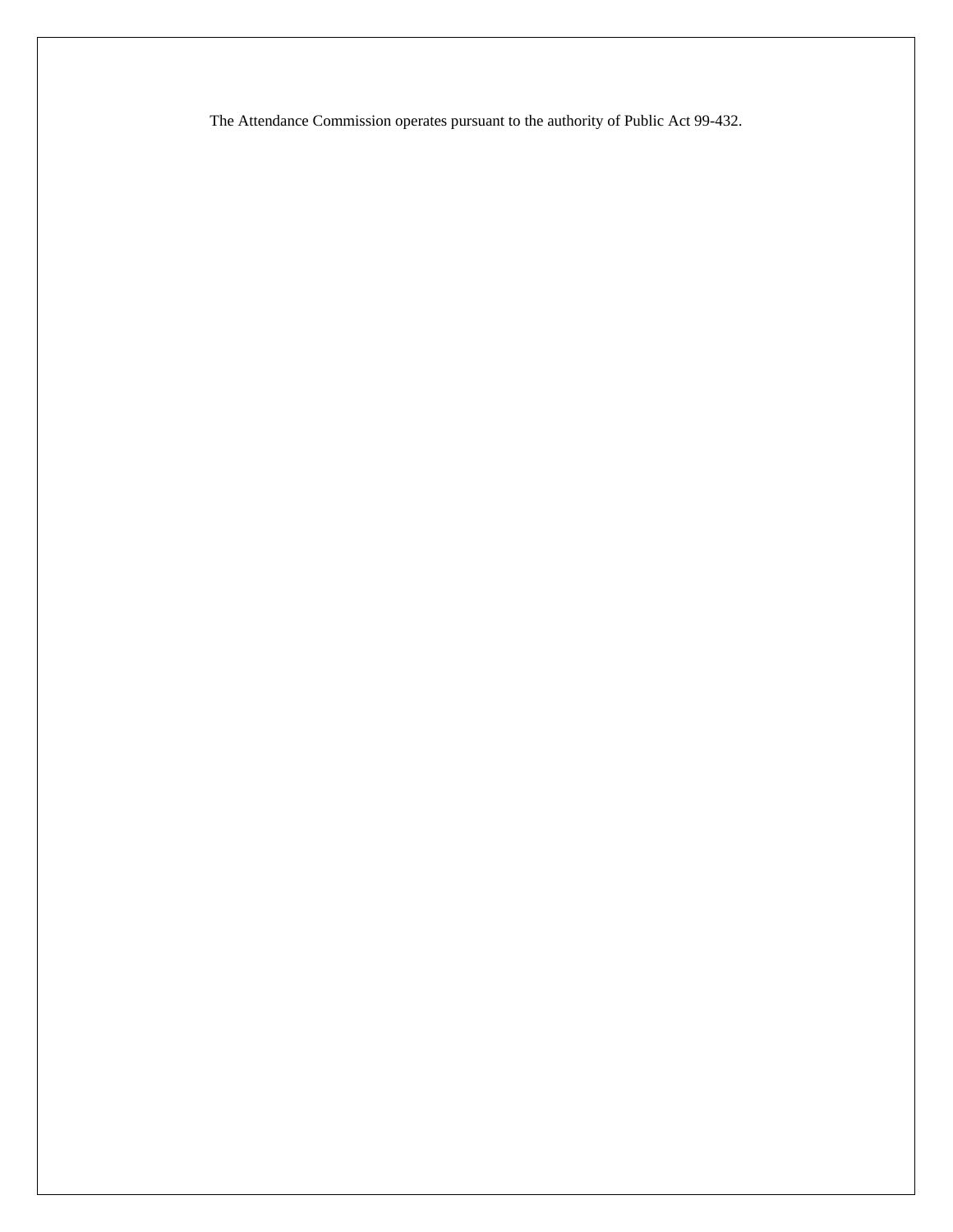# **Table of Contents**

| <b>Section I.</b>    |  |
|----------------------|--|
| <b>Section II.</b>   |  |
| <b>Section III.</b>  |  |
| <b>Section IV.</b>   |  |
| <b>Section V.</b>    |  |
| <b>Section VI.</b>   |  |
| <b>Section VII.</b>  |  |
| <b>Section VIII.</b> |  |
| <b>Section IX.</b>   |  |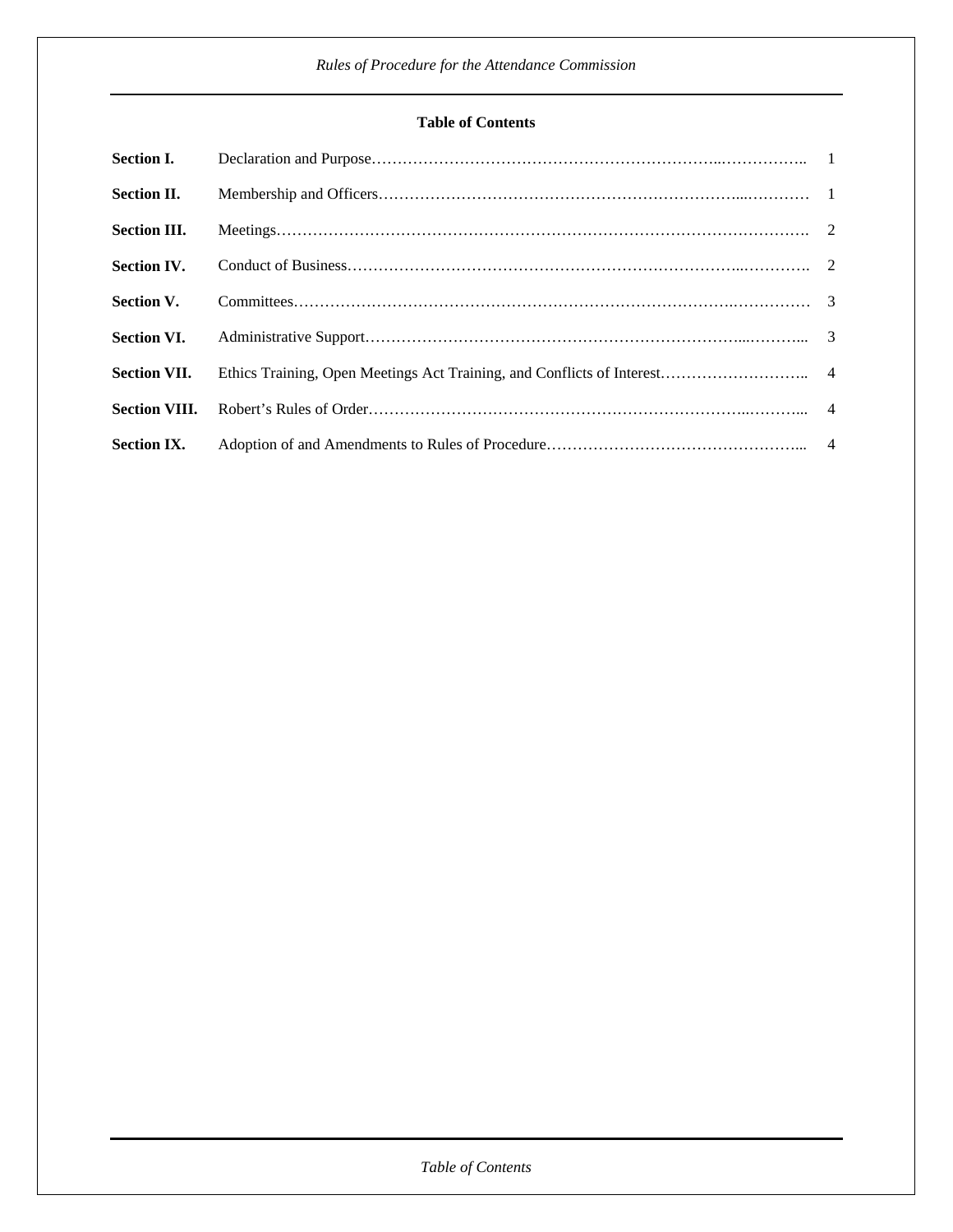# **Section I—Declaration and Purpose**

- Section 1.1 The Attendance Commission (the "Commission"), in order to fulfill its statutory purpose and responsibilities under Public Act 99-432 (P.A. 432) and to serve the citizens of Illinois, hereby establishes Rules of Procedure to direct its operations. It is the purpose of these Rules of Procedure to clarify the means by which the Commission will perform its functions, delegate authority without avoiding responsibility, and respond to the requirements of its legislative mandate.
- Section 1.2 Pursuant to P.A. 99-432, the Commission is created to study chronic absenteeism in this State and make recommendations for strategies to prevent chronic absenteeism. The Commission shall have the following duties:
	- A. Identify strategies, mechanisms, and approaches to help parents, educators, principals, superintendents, and the State Board of Education address and prevent chronic absenteeism and shall recommend to the General Assembly and State Board of Education:
		- 1) a standard for attendance and chronic absenteeism, defining attendance as a calculation of standard clock hours in a day that equal a full day based on instructional minutes for both a half day and a full day per learning environment;
		- 2) mechanisms to improve data systems to monitor and track chronic absenteeism across this State in a way that identifies trends from prekindergarten through grade 12 and allows the identification of students who need individualized chronic absenteeism prevention plans;
		- 3) mechanisms for reporting and accountability for schools and districts across this State, including creating multiple measure indexes for reporting;
		- 4) best practices for utilizing attendance and chronic absenteeism data to create multi-tiered systems of support and prevention that will result in students being ready for college and career; and
		- 5) new initiatives and responses to ongoing challenges presented by chronic absenteeism.
	- B. Hold hearings on a periodic basis to receive testimony from the public regarding attendance;
	- C. Submit an annual report to the General Assembly and the State Board of Education no later than December 15 of each year.

# **Section II—Membership and Officers**

- Section 2.1 Members of the Commission are selected pursuant to the appointment specifications noted in P.A. 99-432.
- Section 2.2 Vacancies in membership will be filled in accordance with the appointment authority detailed in P.A. 99-432.
- Section 2.3 The Chairperson shall be a member of the Commission and shall be elected at the initial meeting of the Commission. The Chairperson shall be the chief officer of the Commission.

Section 2.4 The Vice-Chairperson shall be a member of the Commission and shall be elected by the Commission. Upon written direction from the Chairperson, the Vice-Chairperson shall fulfill duties as designated by the Chairperson.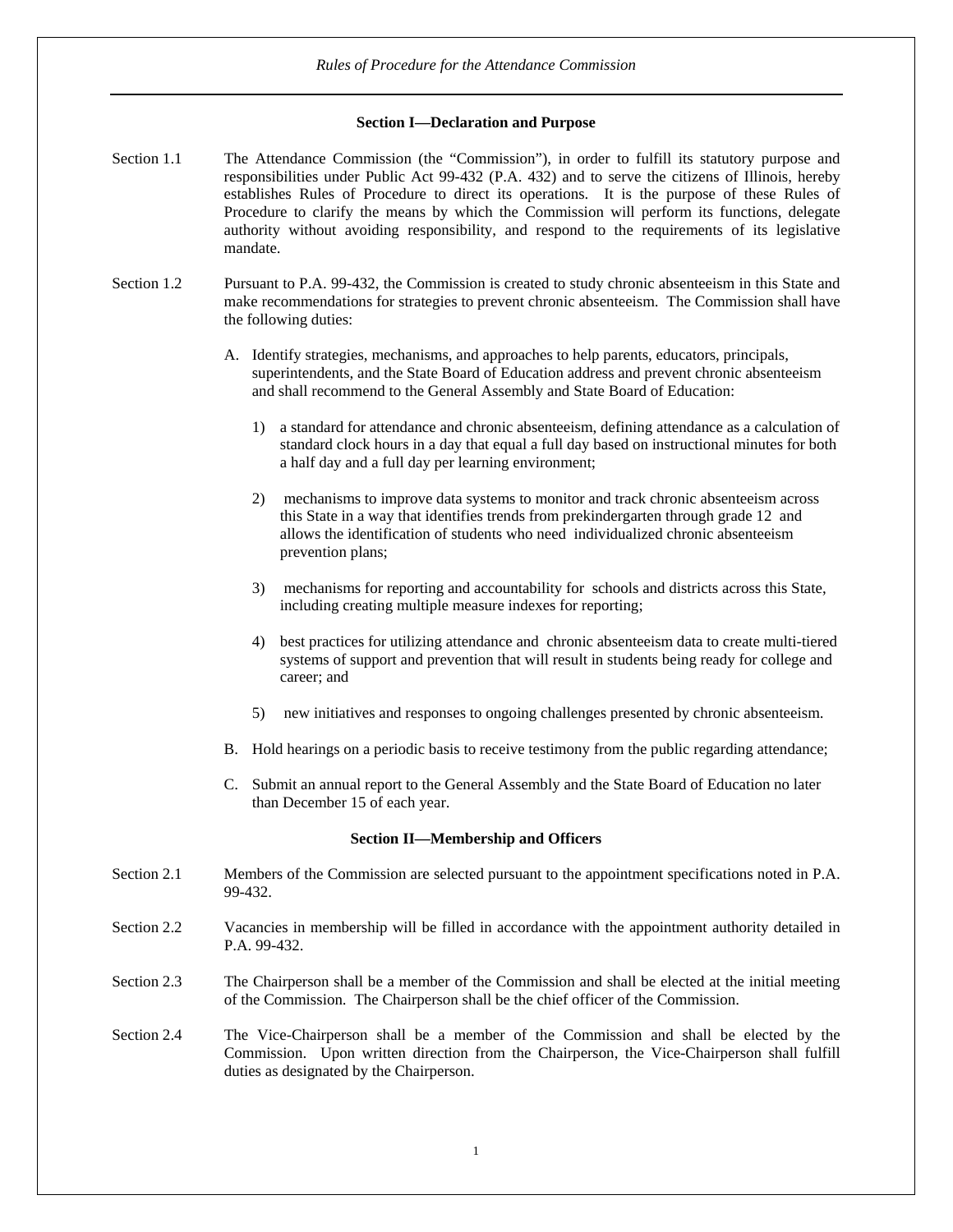# **Section III—Meetings**

- Section 3.1 All meetings of the Commission, including committee meetings and public hearings, shall be open to the public and comply with the Open Meetings Act.
- Section 3.2 Regular meetings of the Commission shall be held at least quarterly commencing at a time and location agreed upon by the Commission. The Chairperson, at his/her discretion, may cancel or reschedule any regular meeting by written notice within a reasonable time prior to the scheduled meeting date. The time and place of all such meetings scheduled or rescheduled shall be given to the Commission members at least seven (7) calendar days prior to this meeting date.
- Section 3.3 Special meetings of the Commission may be called at the discretion of the Chairperson or by request of a majority of Commission members. An agenda, together with a notice of the time and place of any such meeting, must be provided to the Commission members at least five (5) calendar days prior thereto. Only matters contained in the agenda shall be discussed at any special meeting. The Chairperson may cancel a special meeting at her discretion, provided that a meeting called by the Commission members may be canceled only with their consent.
- Section 3.4 The Chairperson shall prepare an Agenda of business scheduled for deliberation prior to each meeting. The approval of Minutes from the previous meeting and a public comment opportunity shall be included on each Agenda. The Agenda shall be distributed to the members of the Commission at least seven (7) calendar days prior to a scheduled meeting. Any member may have an item placed on the agenda by notifying the Chairperson of his or her desires in that regard in writing at least seven (7) days prior to the Commission meeting. Such notification should also include a copy of any written materials that the member wishes to distribute to the Commission. In addition, in every agenda, except at a special meeting, there shall always be a category entitled "New Business" for the initiation of emergent matters.

# **Section IV—Conduct of Business**

- Section 4.1 In order to transact business, a simple majority of those appointed to and seated on the Commission must be present at the initial roll call at the commencement of any regular or special meeting and they shall constitute a quorum. Commission members attending in person, by video teleconference, or by telephone shall be considered present. If a quorum is not present at the scheduled time of the meeting, the Chairperson may continue a roll call for a reasonable time. Thereafter, if a quorum is not reached, the meeting may continue, provided no official action is taken. If a quorum is subsequently reached, official action may be taken at that time.
- Section 4.2 A majority of those voting (defined as those who cast "yes" or "no" votes) on a motion shall be sufficient to pass and make it the official act of the Commission. Motions shall be made and seconded by Commission members before being called for a vote. A motion shall not be made and seconded by the same Commission member.
- Section 4.3 The Chairperson shall have the right to call for a vote by voice vote, or by leave to adopt a previous roll call vote, in all cases unless there is an objection by one member, in which case a roll call vote shall be taken. The minutes shall reflect the results of each roll call.
- Section 4.4 Proxy votes shall not be permitted. A Commission member must be present to record his or her vote and to present a motion or motions. Commission members, when unable to attend, may present signed and dated written communications which may be distributed or read to Commission members by the Chairperson; a motion or motions may be made by other members concerning the contents of such communications.

Attendance by proxy shall be permitted. Proxies representing commission members may vote and their attendance shall be counted for purposes of a quorum.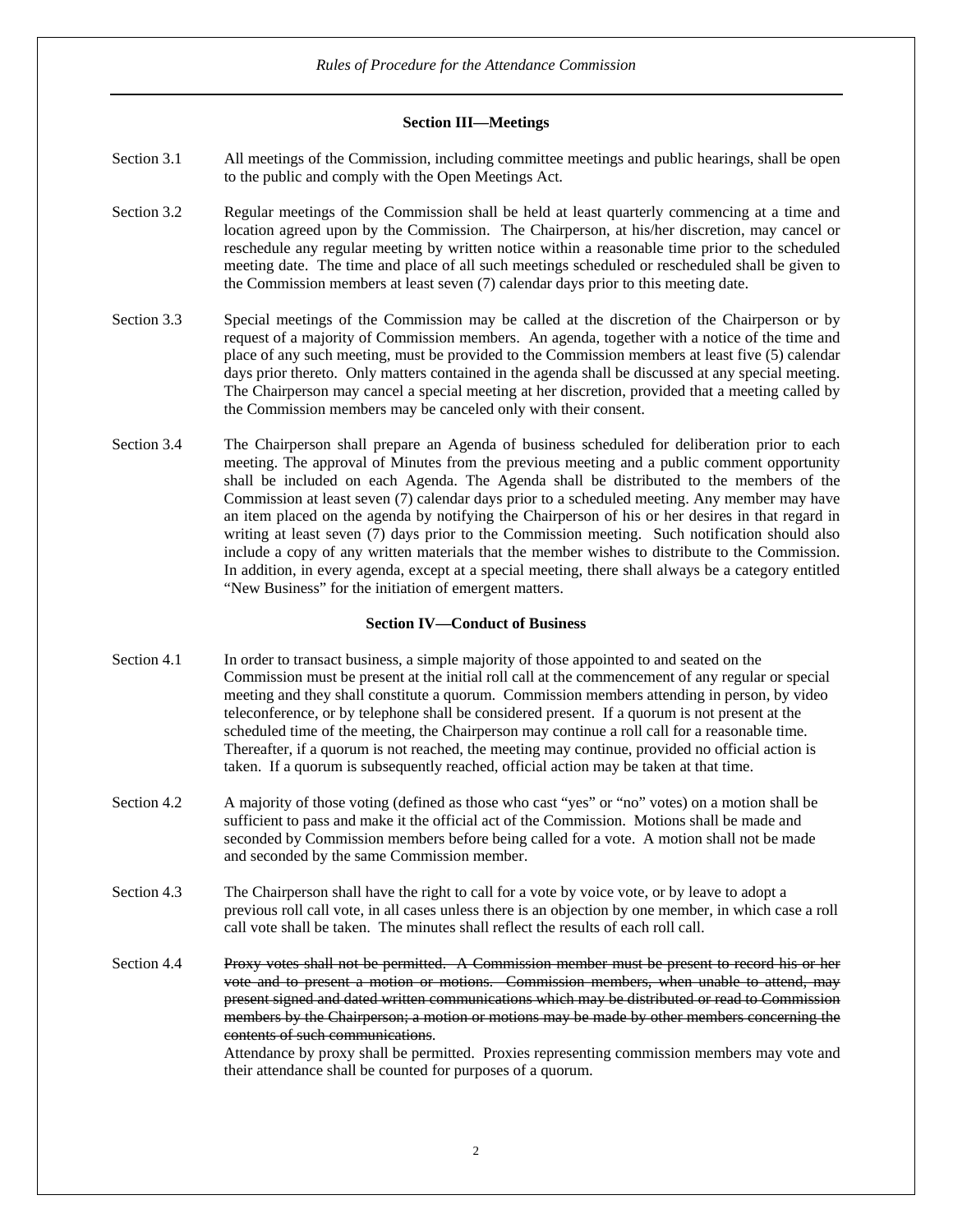# *Rules of Procedure for the Attendance Commission*

- Section 4.5 Minutes of each meeting shall be approved by the Commission as required by the Open Meetings Act. Copies of the approved minutes shall be posted online and made available to anyone who requests them in accordance with the Open Meetings Act.
- Section 4.6 At each meeting, members of the public may comment subject to reasonable constraints. Participants are expected to follow these guidelines:

1. Address the Commission only at the appropriate time as indicated on the agenda and when recognized by the Chairperson.

2. Identify oneself and be brief. Ordinarily, comments shall be limited to five (5) minutes.

3. In the interest of time, the Chairperson may shorten public comment to give the maximum number of participants the opportunity to speak.

4. Conduct oneself with respect and civility toward others.

#### **Section V—Committees**

- Section 5.1 The Chairperson shall create and appoint members to a Public Hearing Committee, consisting of at least seven (7) Commission members for the purpose of convening public hearings as required by P.A. 99-432. The provisions of Sections 5.2 through 5.6 apply to the Public Hearing Committee and its conduct.
- Section 5.2 The Chairperson may create additional committees and shall appoint all committee members, chairpersons and vice chairpersons, all of whom shall serve at his or her pleasure. The Chairperson shall be an ex-officio member of all such committees. Committee activities shall be consistent with the provisions of these Rules of Procedure and governed by the actions of the Chairperson and/or the Commission.
- Section 5.3 Committees shall exercise those powers as are appropriate to their mission and responsibility. They also shall have such other powers and duties as designated by the Chairperson. Committee reports and recommendations shall be submitted to the Chairperson within the time prescribed by him or her and they shall be advisory only.
- Section 5.4 Committee meetings shall be scheduled by the Chairperson or the committee chairperson and shall be subject to provisions of Section III of these Rules of Procedures.
- Section 5.5 In order to transact business, a majority of those appointed to and seated on a committee must be present at the initial roll call at the commencement of any regular or special meeting. Committee members attending in person, by video teleconference, or by telephone shall be considered present. If a quorum is not present at the scheduled time of the meeting, the committee chairperson may continue a roll call for a reasonable time. Thereafter, if a quorum is not reached, the meeting may continue, provided no official action is taken. If a quorum is subsequently reached, official action may be taken at that time.
- Section 5.6 The provisions of Sections 4.2 through 4.6 apply to committees of the Commission and the committee chairperson shall fulfill the role of Chairperson for committee meetings.

# **Section VI—Administrative Support**

- Section 6.1 The State Board of Education shall provide administrative support to the Commission.
- Section 6.2 The State Board of Education shall create and maintain a website for the Commission which shall serve to inform the public about the Commission.